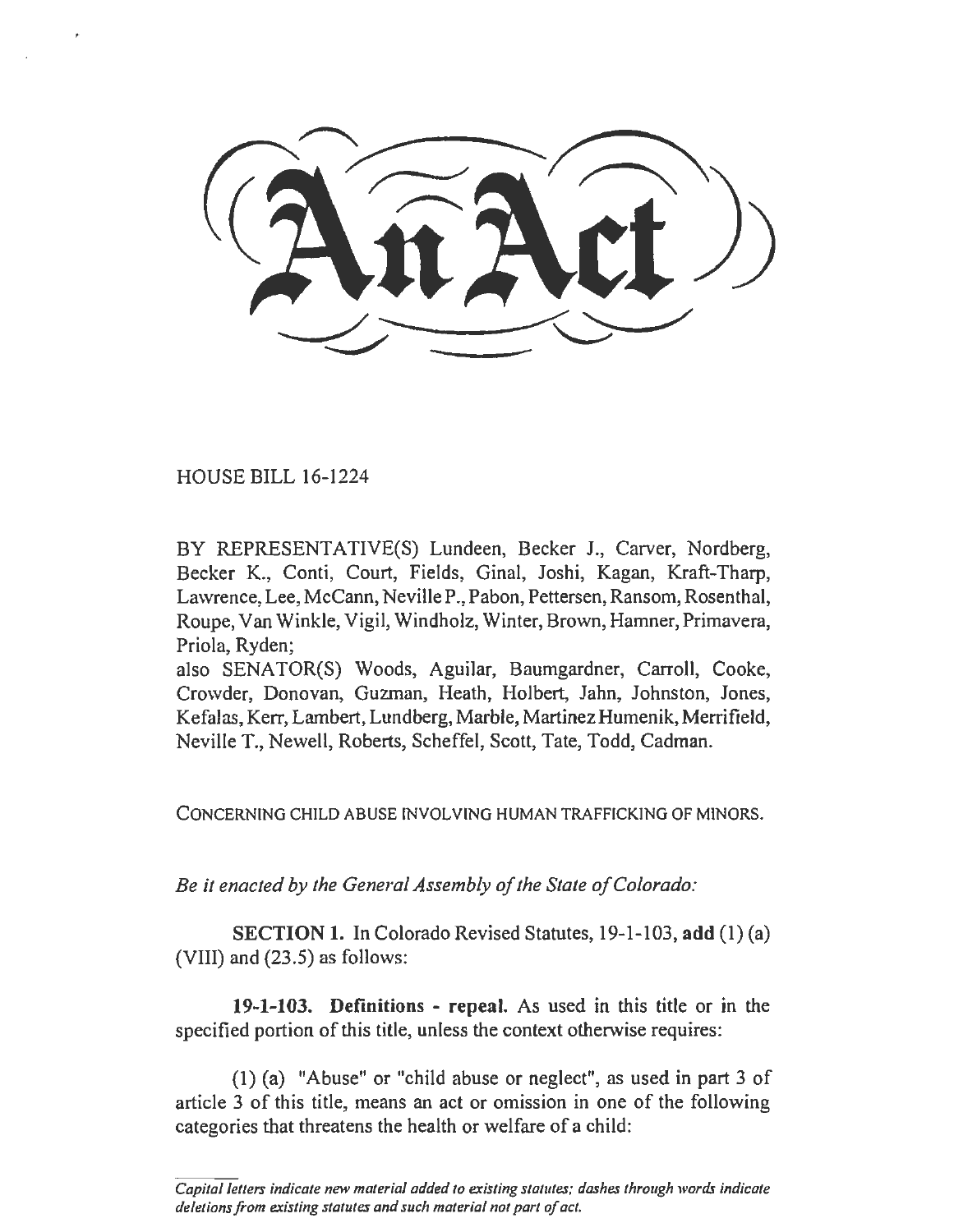(VIII) ANY CASE IN WHICH A CHILD IS SUBJECTED TO HUMAN TRAFFICKING OF A MINOR FOR SEXUAL SERVITUDE, AS DESCRIBED IN SECTION 18-3-504, C.R.S.

(23.5) "COMMERCIAL SEXUAL EXPLOITATION OF CHILDREN" INVOLVES CRIMES OF A SEXUAL NATURE COMMITTED AGAINST JUVENILE VICTIMS FOR FINANCIAL OR OTHER ECONOMIC REASONS.

SECTION 2. In Colorado Revised Statutes, 19-3-308, add (4) (c) as follows:

19-3-308. Action upon report of intrafamilial, institutional, or third-party abuse - investigations - child protection team - rules. (4) (c) UPON THE RECEIPT OF A REPORT, IF THE COUNTY DEPARTMENT ASSESSMENT CONCLUDES THAT A CHILD HAS BEEN A VICTIM OF INTRAFAMILIAL, INSTITUTIONAL, OR THIRD-PARTY ABUSE OR NEGLECT JN WHICH HE OR SHE HAS BEEN SUBJECTED TO HUMAN TRAFFICKING OF A MINOR FOR SEXUAL SERVITUDE, AS DESCRIBED IN SECTION 18-3-504, C.R.S.; OR COMMERCIAL SEXUAL EXPLOITATION OF A CHILD, IT SHALL, WHEN NECESSARY AND APPROPRIATE, IMMEDIATELY OFFER SOCIAL SERVICES TO THE CHILD WHO JS THE SUBJECT OF THE REPORT AND TO HIS OR HER FAMILY, AND IT MAY FILE A PETITION IN THE JUVENILE COURT OR THE DISTRICT COURT WITH JUVENILE JURISDICTION ON BEHALF OF SUCH CHILD. IF, AT ANY TIME AFTER THE COMMENCEMENT OF AN INVESTIGATION, THE COUNTY DEPARTMENTHASREASONABLECAUSETOSUSPECTTHATTHECHILDORANY OTHER CHILD UNDER THE SAME CARE IS A VICTIM OF HUMAN TRAFFICKING, THE COUNTY DEPARTMENT SHALL NOTIFY THE LOCAL LAW ENFORCEMENT AGENCY AS SOON AS IT IS REASONABLY PRACTICABLE TO DO SO. IF IMMEDIATE REMOVAL IS NECESSARY TO PROTECT THE CHILD OR OTHER CHILDREN UNDER THE SAME CARE FROM FURTHER ABUSE, THE CHILD OR CHILDREN MAY BE PLACED IN PROTECTIVE CUSTODY IN ACCORDANCE WITH SECTIONS 19-3-401 (1) (a) AND 19-3-405. IN INSTANCES OF THIRD-PARTY ABUSE OR NEGLECT AS IT RELATES TO HUMAN TRAFFICKING, A COUNTY DEPARTMENT OF SOCIAL SERVICES MAY, BUT IS NOT REQUIRED TO, INTERVIEW THE PERSON ALLEGED TO BE RESPONSIBLE FOR THE ABUSE OR NEGLECT OR PREPARE AN lNVESTIGA TIVE REPORT PURSUANT TO PARAGRAPH (a) OF SUBSECTION (5.3) OF THIS SECTION. IF A COUNTY DEPARTMENT ELECTS TO INTERVIEW THE THIRD-PARTY INDIVIDUAL, IT SHALL FIRST CONFER WITH ITS LOCAL LAW ENFORCEMENT AGENCY.

PAGE 2-HOUSE BILL 16-1224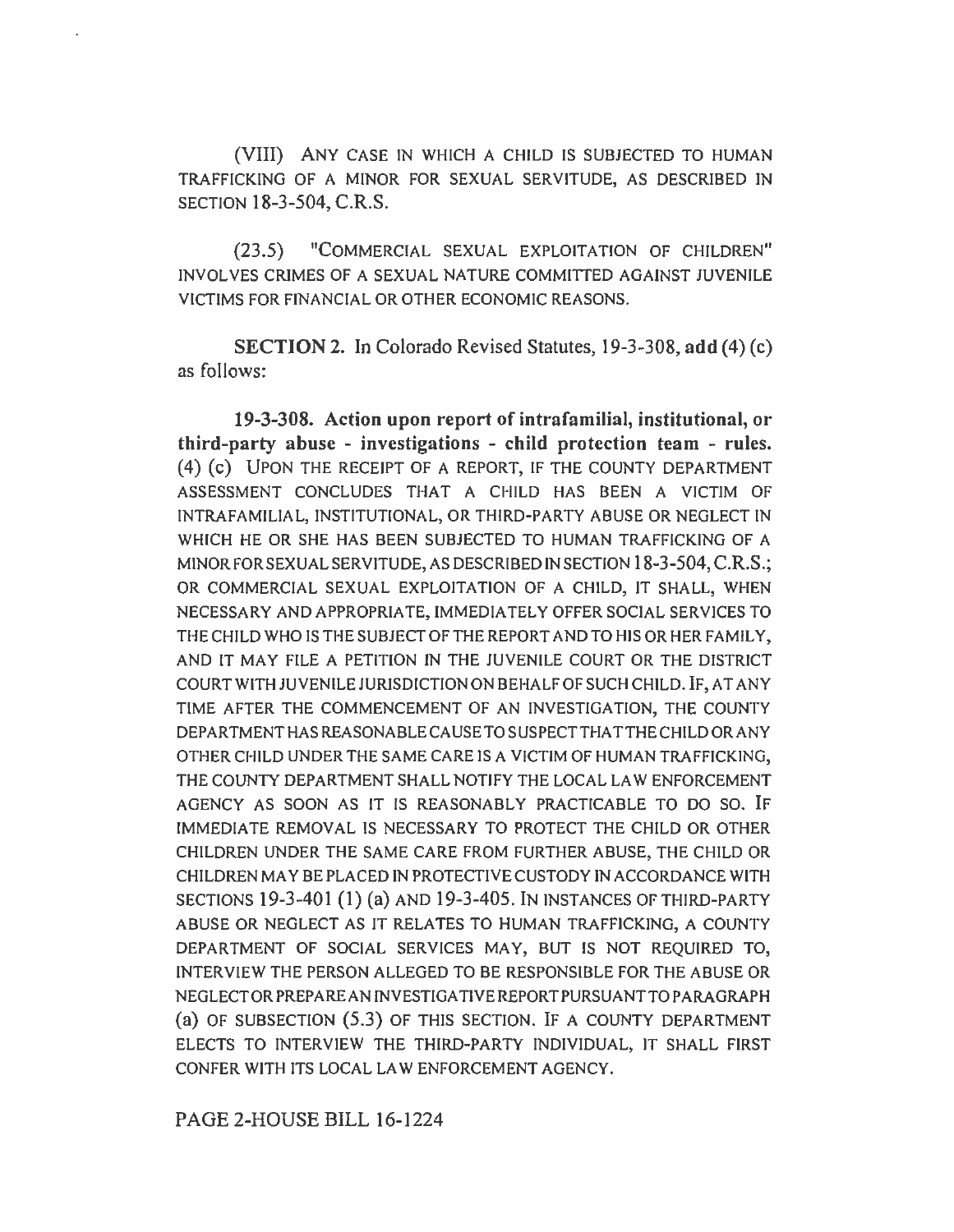SECTION 3. In Colorado Revised Statutes, add 19-3-317 as follows:

19-3-317. Screening tool- human trafficking. ON AND AFTER THE EFFECTIVE DATE OF THIS SECTION, PURSUANT TO THE FEDERAL "PREVENTING SEX TRAFFICKING AND STRENGTHENING FAMILIES ACT", PUB.L. 113-183, THE DEPARTMENT AND EACH COUNTY DEPARTMENT, AS DEFINED IN SECTION 19-1-103 (32) (a), SHALL IMPLEMENT A UNIFORM SCREENING TOOL THAT INCLUDES QUESTIONS THAT ARE INTENDED TO IDENTIFY CHILDREN WHO ARE VICTIMS OF HUMAN TRAFFICKING OF A MINOR FOR SEXUAL SERVITUDE, AS DESCRIBED IN SECTION 18-3-504, C.R.S., OR COMMERCIAL SEXUAL EXPLOITATION OF A CHILD, OR WHO ARE AT RISK OF BEING SUCH VICTIMS.

SECTION 4. Act subject to petition - effective date. This act takes effect January l, 2017; except that, if a referendum petition is filed pursuant to section 1 (3) of article V of the state constitution against this act or an item, section, or part of this act within the ninety-day period after final adjournment of the general assembly, then the act, item, section, or part will not take effect unless approved by the people at the general election to be held in November 2016 and, in such case, will take effect on